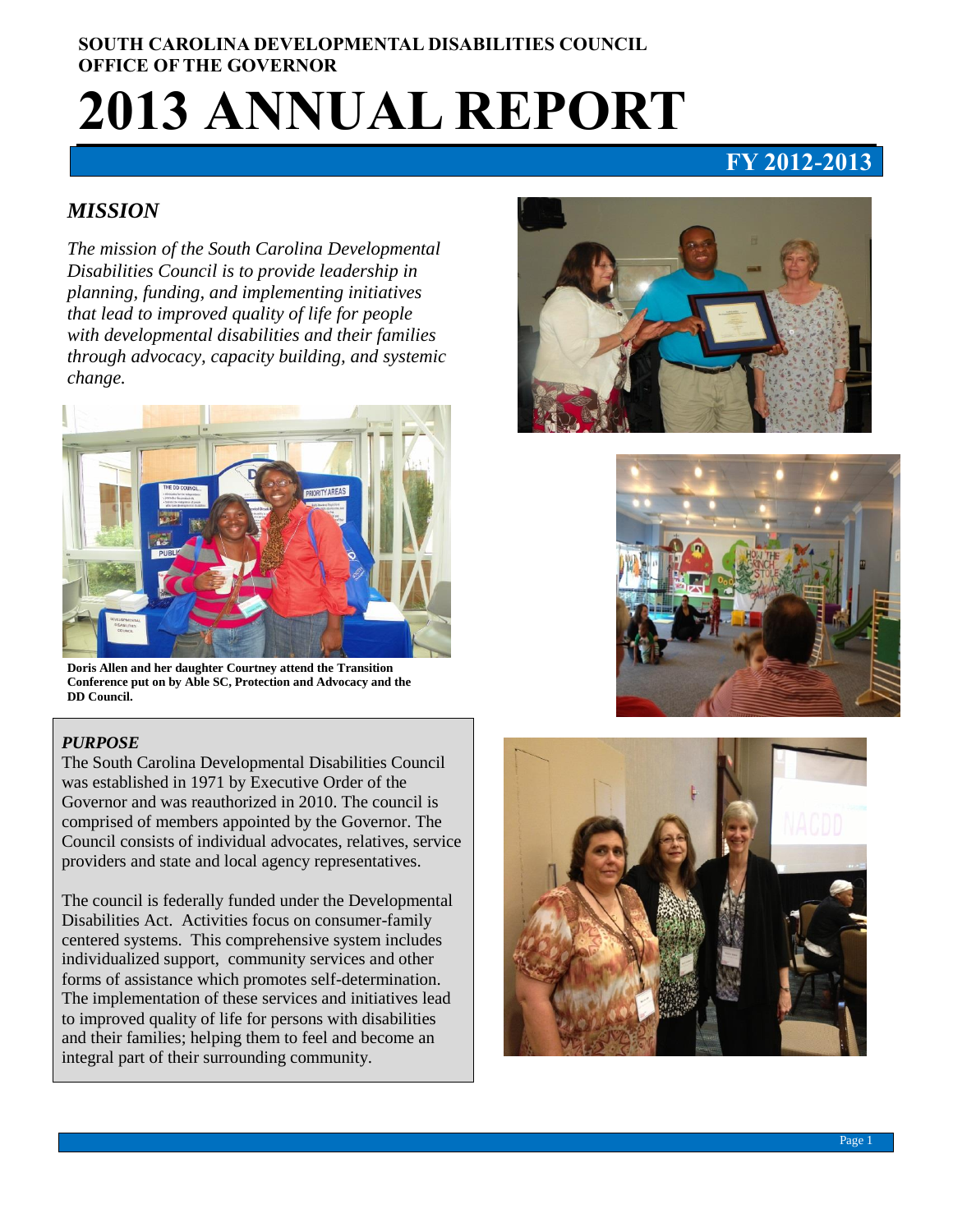#### **"A Word from the Chair"**



A special thanks to everyone for working so diligently this past year. 2013 proved to have a number of success stories. The DD Council focused attention on editing and clarifying policies and procedures. While the basic principles and core concepts remain the same; areas were strengthened to minimize uncertainty and enhance Council value. We expounded on the State Plan Goals; tying in the how's and why's of requirements for grant proposals.

The Council also redefined roles within the council; ensuring everyone understood their purpose and to encourage greater dialogue among members. Guaranteeing greater definition, more vocal responses and giving a definitive voice to all aspects of Developmental Disabilities.

The Council recruited new members statewide to ensure balanced representation throughout South Carolina and to secure a stronger voice in advocacy.

The year has been productive and we continue to strive to improve the quality of life for people with Intellectual Disabilities/Developmental Disabilities and their families.

**Amy Davenport, Developmental Disabilities Council Chairperson**

# **VALUES STATEMENT**

The South Carolina Developmental Disabilities Council believes:

- Families are the foundation of our society
- An individual with developmental disabilities may provide additional challenges in the family.
- A coordinated system of support is critical to the individual, family members and community to foster independence, productivity and inclusion into the community setting.
- Individuals and family members should be **Angela Deese, Dori Tempio and Casper greet conference**  actively involved in the decision making **goes** with enthusiasm. process for supports and services.

**Mapping Your Future Transition Conference**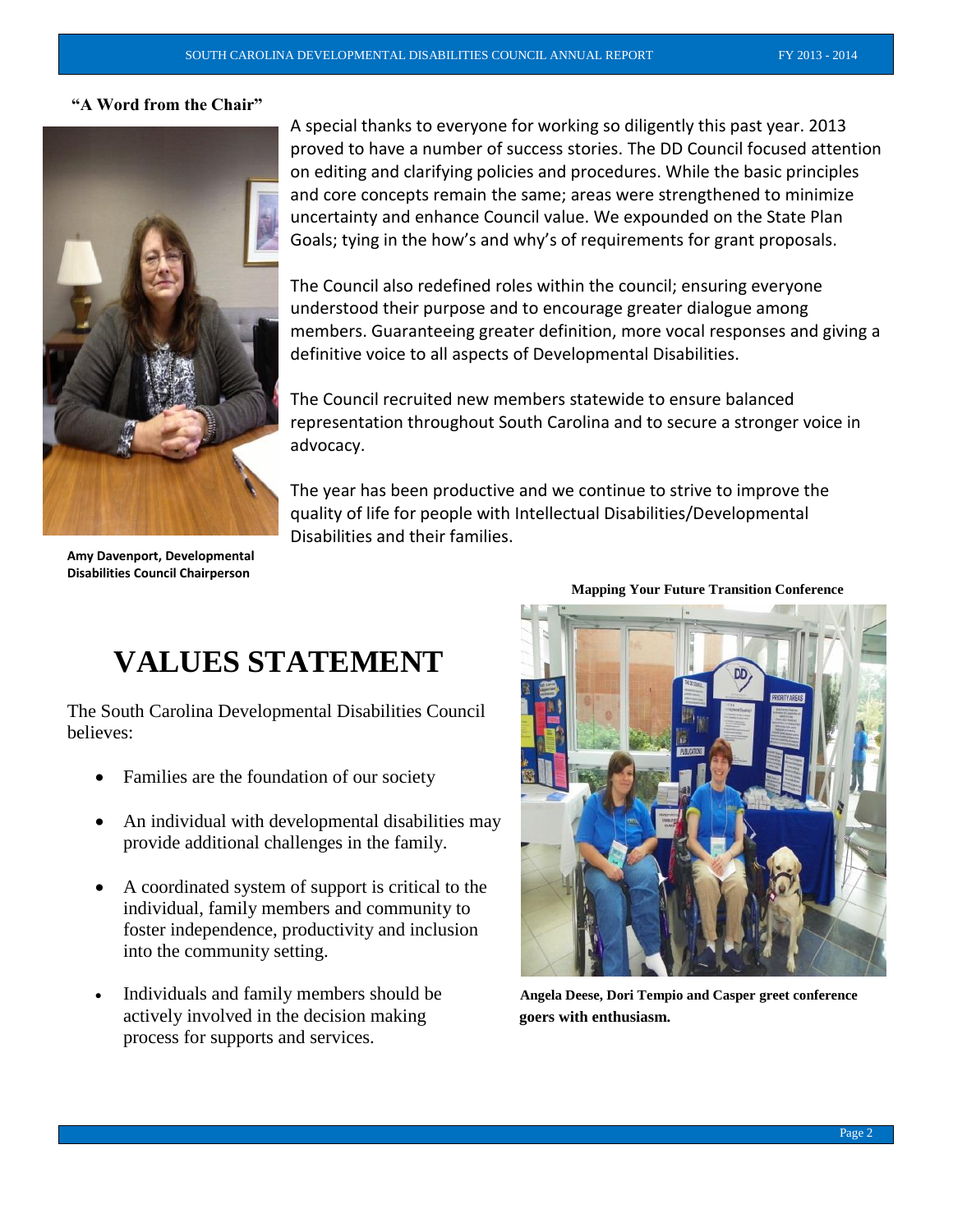South Carolina focuses on four priority areas; **Community Supports**, **Employment, Health** and **Quality Assurance/Self-Advocacy**. Each area addresses specific needs as outlined in the Developmental Disabilities Council State Plan. The plan is developed by the DD Council and grants are funded based on specified criteria.

**Community Supports**: Individuals with Intellectual Disabilities/Developmental Disabilities will have increased participation and choices about their community based services and supports.

Objective 1: Will provide funding and/or resources to improve access to information for people with Intellectual Disabilities/Developmental Disabilities and their families about services, supports, and their rights.

## **Family Connection - Wait List Support**

Objective 2: Will support at least one innovative project that improves socialization skills leading to greater community participation for children and/or adults with severe disabilities.

# **Project Hope – Extended Hope**

Objective 3: Will support a minimum of one emerging issue that will result in an increase in people with Intellectual Disabilities/Developmental Disabilities being active participants in the communities of their choice.

## **Arc of South Carolina – Arc Works**

- **2,150** Received advocacy training
- **824** System Advocates
- **92** Other organizations involved
- **60** Policy changes/creations/improvements
- **2,259** General public reached



**Youth Stakeholders Partnership Training**

**Employment:** People with Intellectual Disabilities/Developmental Disabilities are given the education/training, knowledge, experience, accommodations and supports they need to achieve meaningful community- based employment

- Objective 1: Will promote programs that facilitate the acquisition of academic training, interpersonal skills and work experience for high school students with Intellectual Disabilities/Developmental Disabilities to enable success in long-term employment.
	- **Center for Disability Resources – University of South Carolina School of Medicine – SC Team**

Objective 2: Will support initiatives that provide enhanced employment opportunities for students with severe disabilities.

- **York One – Students and Job Coaches**
- **Project Hope – Virtual Hope**
- **Community Options – STEP for SC**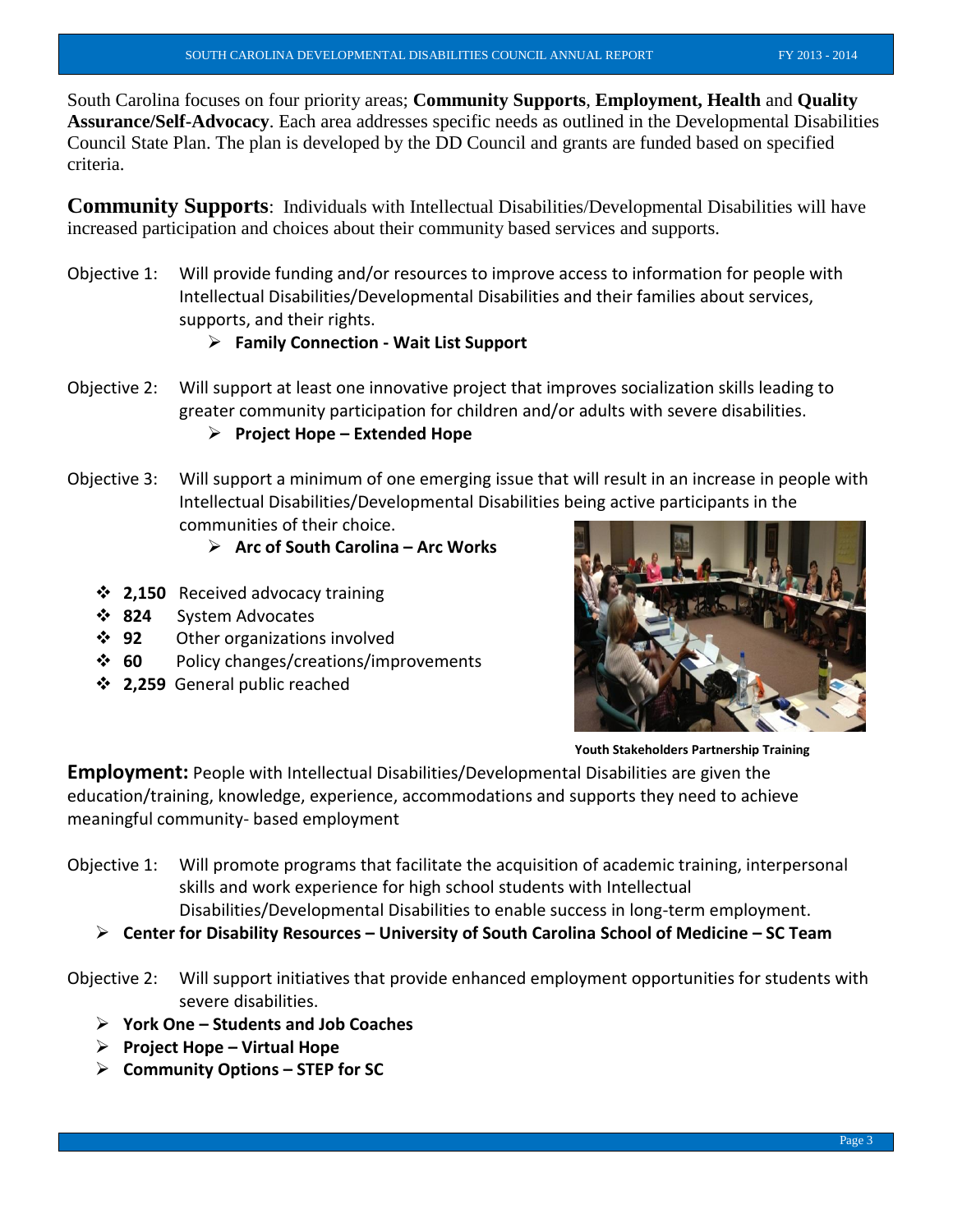- Objective 3: Will increase knowledge of self-advocates about the principles of self-determination and employment opportunities of individuals with Intellectual Disabilities/Developmental Disabilities.
	- **Partner for Transitions Conference, Able SC & P & A – Mapping Your Future**
- Objective 4: Will create a minimum of 1 position statement and policy recommendations that will support successful employment outcomes for people with Intellectual Disabilities/Developmental Disabilities.
	- **1042** Received advocacy training
	- **319** System advocates
	- **38** Other organizations involved
	- **❖ 22** Policy changes/creations/improvements
	- **230** General public reached

**Health:** The South Carolina Developmental Disabilities Council will collaborate with partners and community providers to increase activities to promote the improved health and well-being of people with Intellectual Disabilities/Developmental Disabilities in South Carolina.

- Objective 1: Will support a minimum of 5 existing or new programs and/or services that include evidence based approaches to wellness promotion and prevention of secondary conditions.
	- **Lander – Equestrian Assisted Activities**
	- **Therapy Place – Bridges**
	- **Pro Parents – Take Control**
	- **Arc – Walk This Way**
	- **Babcock Center – Everybody Talks**
	- **Bamberg Co. DSN – PBEE**
	- **Laurens Co. DSN – Healthy Lifestyles**
- Objective 2: Will educate coaches, athletic professionals, school nurses, parents and athletes in a **Betsy Valnes, Executive Director of NYLN speaks to** minimum of 40 school districts and 23 **participants at the Youth Leadership forum.**  recreation departments on the importance



of reducing the incidence of sports related brain injury among youth.

- **BIA- Heads UpSC**
- **BIA – Special Grant**

Objective 3: Will support increased capacity for autism screening and diagnostic evaluations.

- **USC Dept. of Psychology – Autism**
- Objective 4: Will inform the public about the availability of accessible recreation, prevention, wellness and exercise opportunities.
	- **Page on DDC Website – resources will continue to be added and updated.**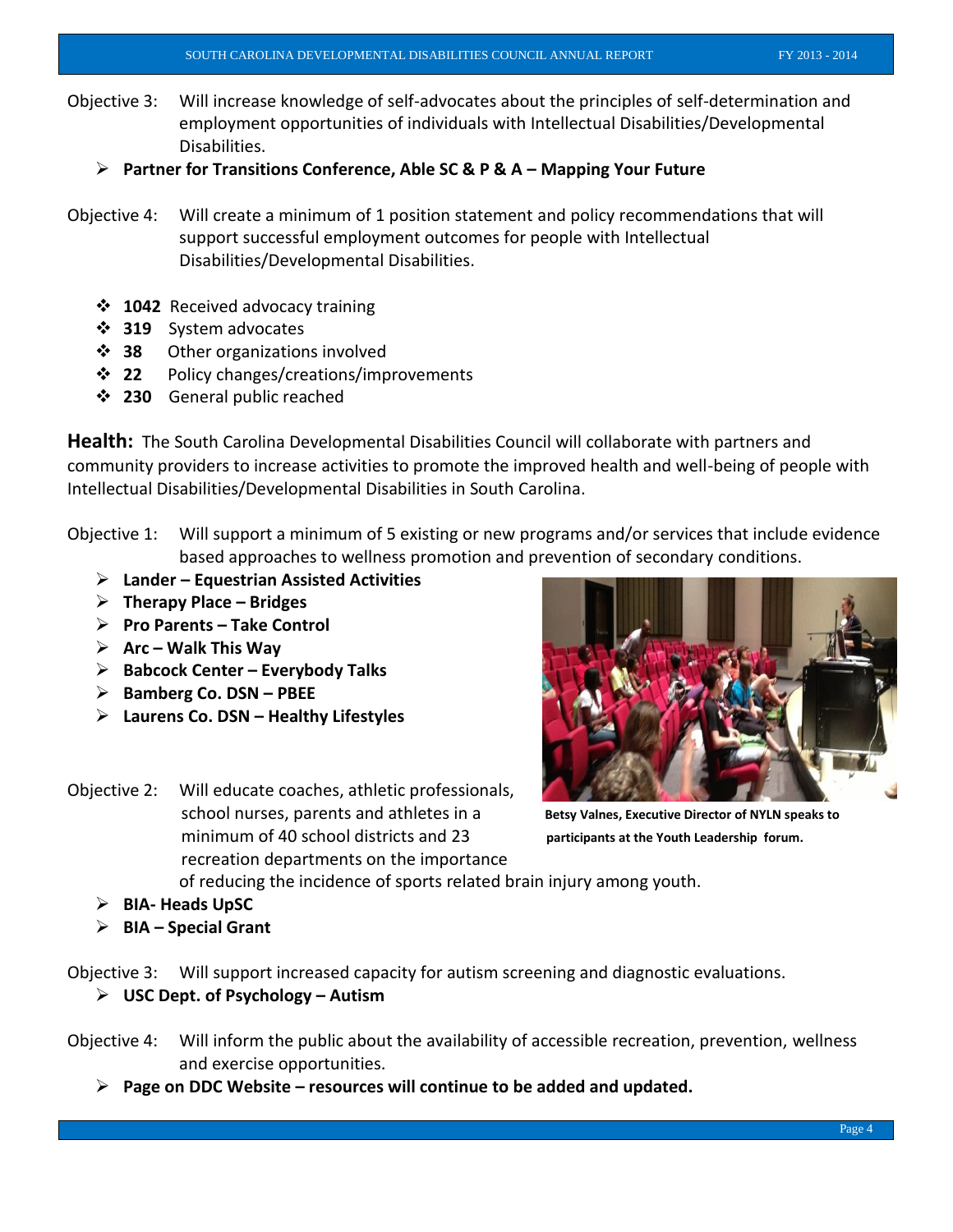- Objective 5: Will support a minimum of 1 technical school/program to incorporate course content and/or courses on health and disability into their health sciences department(s) for professionals and paraprofessionals and provide associated activities.
	- **USC Grant ended 06/30/2013 Courses developed and distributed.**
	- **4182** Received advocacy training
	- **1771** System advocates
	- **❖ 186** Other organizations involved
	- **465** Policy changes/creations/improvements
	- **7595** General public reached

**Quality Assurance/Self-Advocacy**: The South Carolina Developmental Disabilities Council will partner with self-advocates strengthening advocacy statewide, providing leadership training to individuals with Intellectual Disabilities/Developmental Disabilities and increasing participation in cross-disability and leadership coalitions.

Objective 1: Will support a statewide self-advocacy organization to assist in strengthening and meeting defined organizational goals.

**Center for Disability Resources – Impact SC**

- Objective 2: Will support at least 150 self-advocates in leadership training opportunities.
	- **Pro Parents – PIP (Partners in Policy-making)**
	- **Pro Parents – YLF (Youth Leadership Forum)**
- Objective 3: Will identify and implement replicable strategies in at least 2 school districts/areas which support the development of self-advocacy skills for youth with Intellectual Disabilities/Developmental Disabilities.
	- **National Youth Leadership Network – Self Advocacy – Power In Numbers**
	- **422** Received advocacy training
	- **155** System advocates
	- **38** Other organizations involved
	- **15** Policy changes/creations/improvements
	- **742** General public reached

#### **2012-2013 EXPENDITURES**

| <b>Community Supports</b> | $$164,626.00 = 19.76\%$  |
|---------------------------|--------------------------|
| Employment                | $$302,098.00 = 36.35\%$  |
| Health                    | $$295,098.00 = 35.51\%$  |
| Self-Advocacy             | $$69,600.00 = 8.38\%$    |
| Total                     | $$831,058.00 = 100.00\%$ |